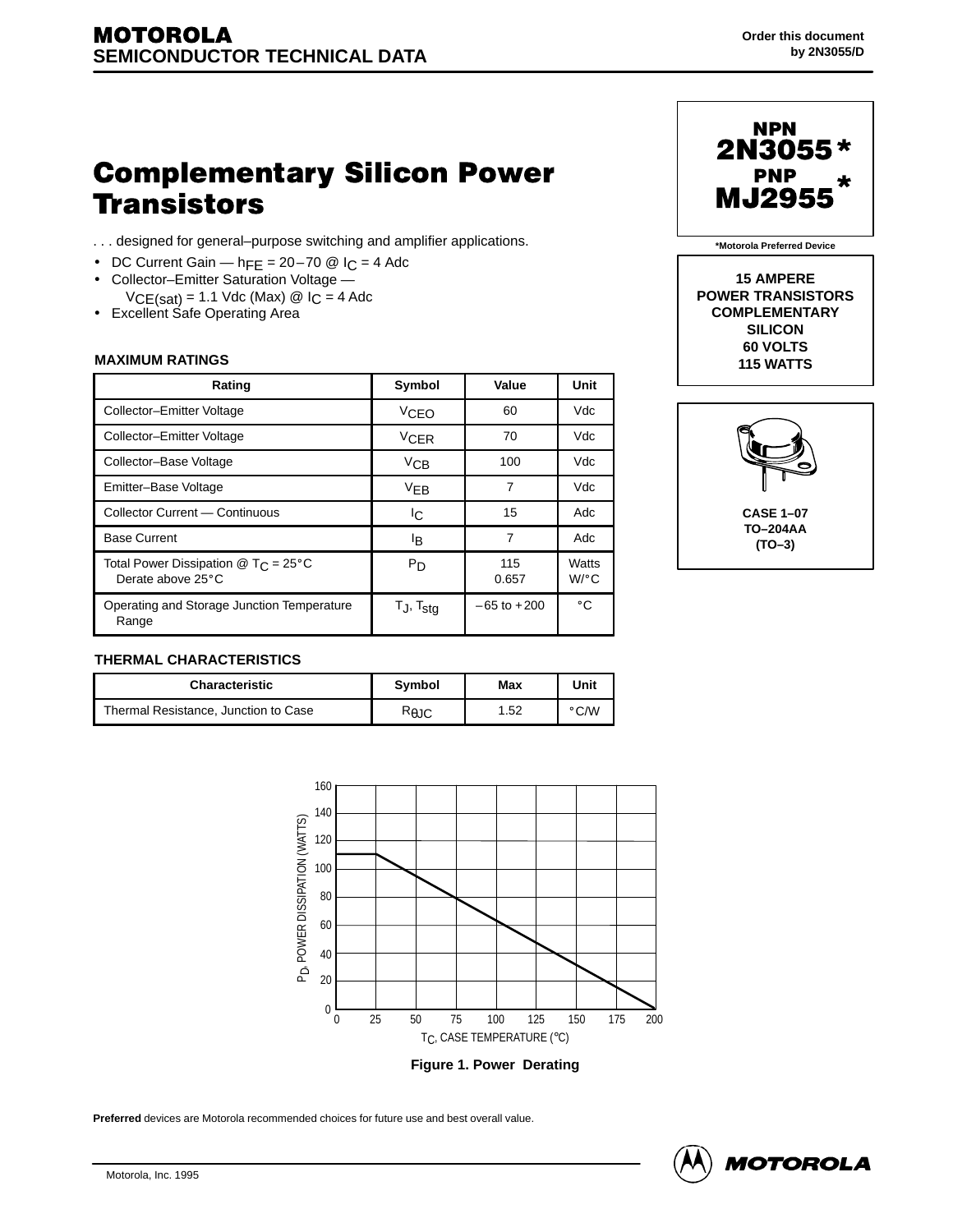# 2N3055 MJ2955

**ELECTRICAL CHARACTERISTICS** (T<sub>C</sub> = 25°C unless otherwise noted)

| Characteristic                                                                                                                               | Symbol           | Min                             | Max                            | Unit                     |
|----------------------------------------------------------------------------------------------------------------------------------------------|------------------|---------------------------------|--------------------------------|--------------------------|
| *OFF CHARACTERISTICS                                                                                                                         |                  |                                 |                                |                          |
| Collector-Emitter Sustaining Voltage (1)<br>$(I_C = 200 \text{ m}$ Adc, $I_B = 0$ )                                                          | VCEO(sus)        | 60                              | $\overline{\phantom{0}}$       | Vdc                      |
| Collector-Emitter Sustaining Voltage (1)<br>$(I_C = 200 \text{ m}$ Adc, $R_{BE} = 100 \text{ Ohms}$ )                                        | VCER(sus)        | 70                              | $\overbrace{\phantom{13333}}$  | Vdc                      |
| <b>Collector Cutoff Current</b><br>$(V_{CE} = 30$ Vdc, $I_B = 0$ )                                                                           | <b>ICEO</b>      | $\equiv$                        | 0.7                            | mAdc                     |
| <b>Collector Cutoff Current</b><br>$(VCE = 100$ Vdc, $VBE(off) = 1.5$ Vdc)<br>$(VCE = 100$ Vdc, $VBE(off) = 1.5$ Vdc, $T_C = 150^{\circ}C$ ) | ICEX             | -                               | 1.0<br>5.0                     | mAdc                     |
| <b>Emitter Cutoff Current</b><br>$(V_{BE} = 7.0$ Vdc, $I_C = 0)$                                                                             | <b>IEBO</b>      | $\hspace{0.05cm}$               | 5.0                            | mAdc                     |
| *ON CHARACTERISTICS (1)                                                                                                                      |                  |                                 |                                |                          |
| DC Current Gain<br>$(I_C = 4.0$ Adc, $V_{CE} = 4.0$ Vdc)<br>$(I_C = 10$ Adc, $V_{CE} = 4.0$ Vdc)                                             | hFE              | 20<br>5.0                       | 70<br>$\overline{\phantom{0}}$ | $\overline{\phantom{0}}$ |
| Collector-Emitter Saturation Voltage<br>$(I_C = 4.0$ Adc, $I_B = 400$ mAdc)<br>$(I_C = 10$ Adc, $I_B = 3.3$ Adc)                             | VCE(sat)         | $\qquad \qquad$                 | 1.1<br>3.0                     | Vdc                      |
| Base-Emitter On Voltage<br>$(I_C = 4.0$ Adc, $V_{CE} = 4.0$ Vdc)                                                                             | VBE(on)          | $\hspace{0.1mm}-\hspace{0.1mm}$ | 1.5                            | Vdc                      |
| <b>SECOND BREAKDOWN</b>                                                                                                                      |                  |                                 |                                |                          |
| Second Breakdown Collector Current with Base Forward Biased<br>$(VCE = 40$ Vdc, $t = 1.0$ s, Nonrepetitive)                                  | $I_{S/b}$        | 2.87                            | $\hspace{0.05cm}$              | Adc                      |
| <b>DYNAMIC CHARACTERISTICS</b>                                                                                                               |                  |                                 |                                |                          |
| Current Gain - Bandwidth Product<br>$(I_C = 0.5$ Adc, $V_{CE} = 10$ Vdc, $f = 1.0$ MHz)                                                      | $f_{\mathsf{T}}$ | 2.5                             |                                | MHz                      |
| *Small-Signal Current Gain<br>$(I_C = 1.0$ Adc, $V_{CE} = 4.0$ Vdc, $f = 1.0$ kHz)                                                           | $h_{fe}$         | 15                              | 120                            | $\qquad \qquad -$        |
| *Small-Signal Current Gain Cutoff Frequency<br>$(VCE = 4.0$ Vdc, $IC = 1.0$ Adc, $f = 1.0$ kHz)                                              | fhfe             | 10                              | —                              | kHz                      |

,一个人的人都是一个人的人,但是,我们的人都是不是,我们的人都是不是,我们的人都是不是,我们的人都是不是,我们的人都是不是,我们的人都是不是,我们的人都是不是,

\* Indicates Within JEDEC Registration. (2N3055)

(1) Pulse Test: Pulse Width  $\leq 300 \,\mu s$ , Duty Cycle  $\leq 2.0\%$ .



**Figure 2. Active Region Safe Operating Area**

There are two limitations on the power handling ability of a transistor: average junction temperature and second breakdown. Safe operating area curves indicate  $IC - VCE$  limits of the transistor that must be observed for reliable operation; i.e., the transistor must not be subjected to greater dissipation than the curves indicate.

 

 

the contract of the contract of the contract of the contract of the contract of the contract of the contract of

the contract of the contract of the contract of the contract of the contract of the contract of the contract of

The data of Figure 2 is based on  $T_C = 25^{\circ}C$ ;  $T_{J(pk)}$  is variable depending on power level. Second breakdown pulse limits are valid for duty cycles to 10% but must be derated for temperature according to Figure 1.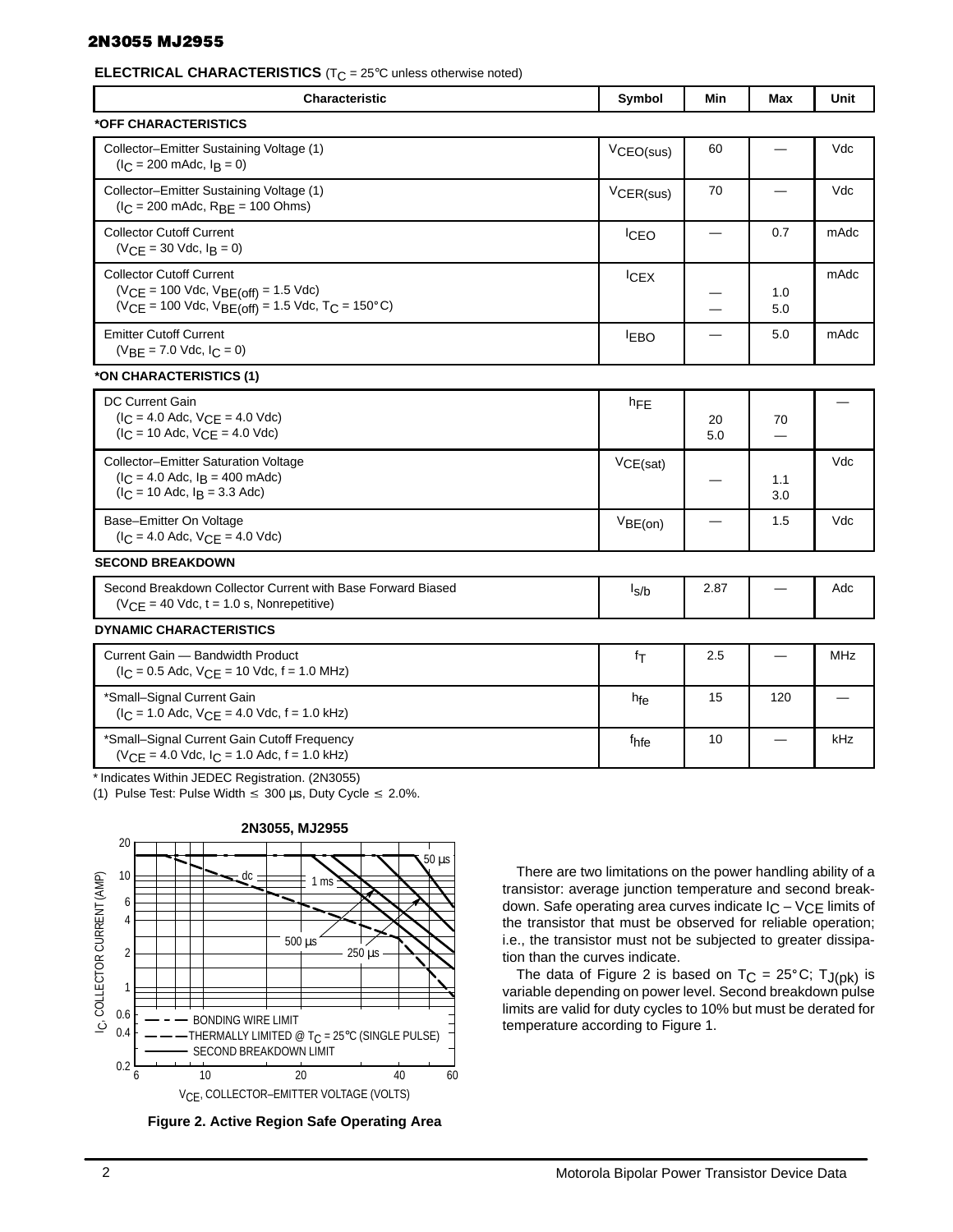